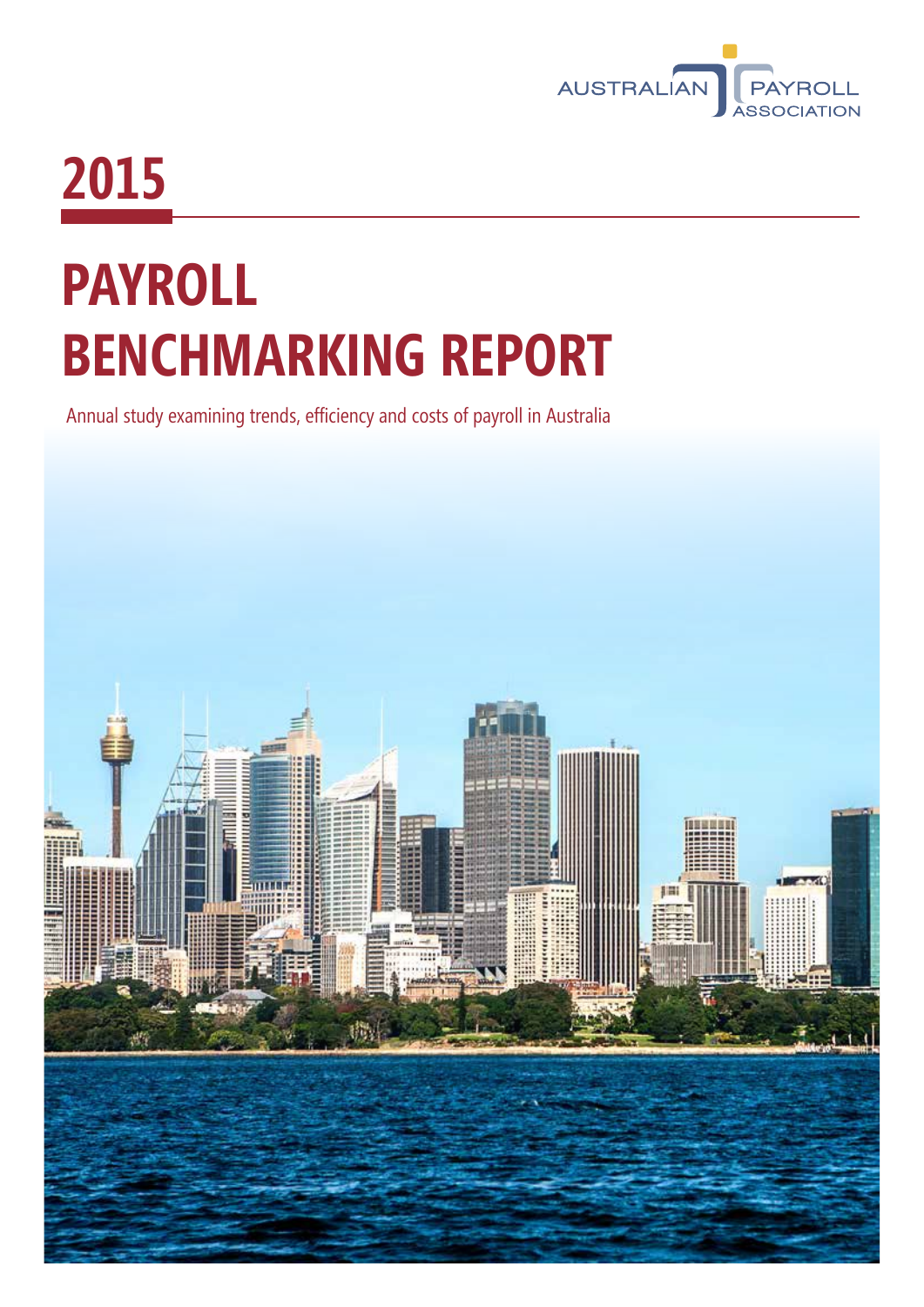Disclaimer and copyright:

Copyright Australian Payroll Association Pty Ltd. All Rights Reserved.

The information and data in Australian Payroll Association's 2015 Payroll Benchmarking Study was collected, analysed and compiled by Australian Payroll Association Pty Ltd.

Readers are free to cite, reference, share and quote information contained within this report as part of their own works with the appropriate credit to Australian Payroll Association.

**We request that all references made to the report are cited as "Australian Payroll Association 2015 Payroll Benchmarking Study."**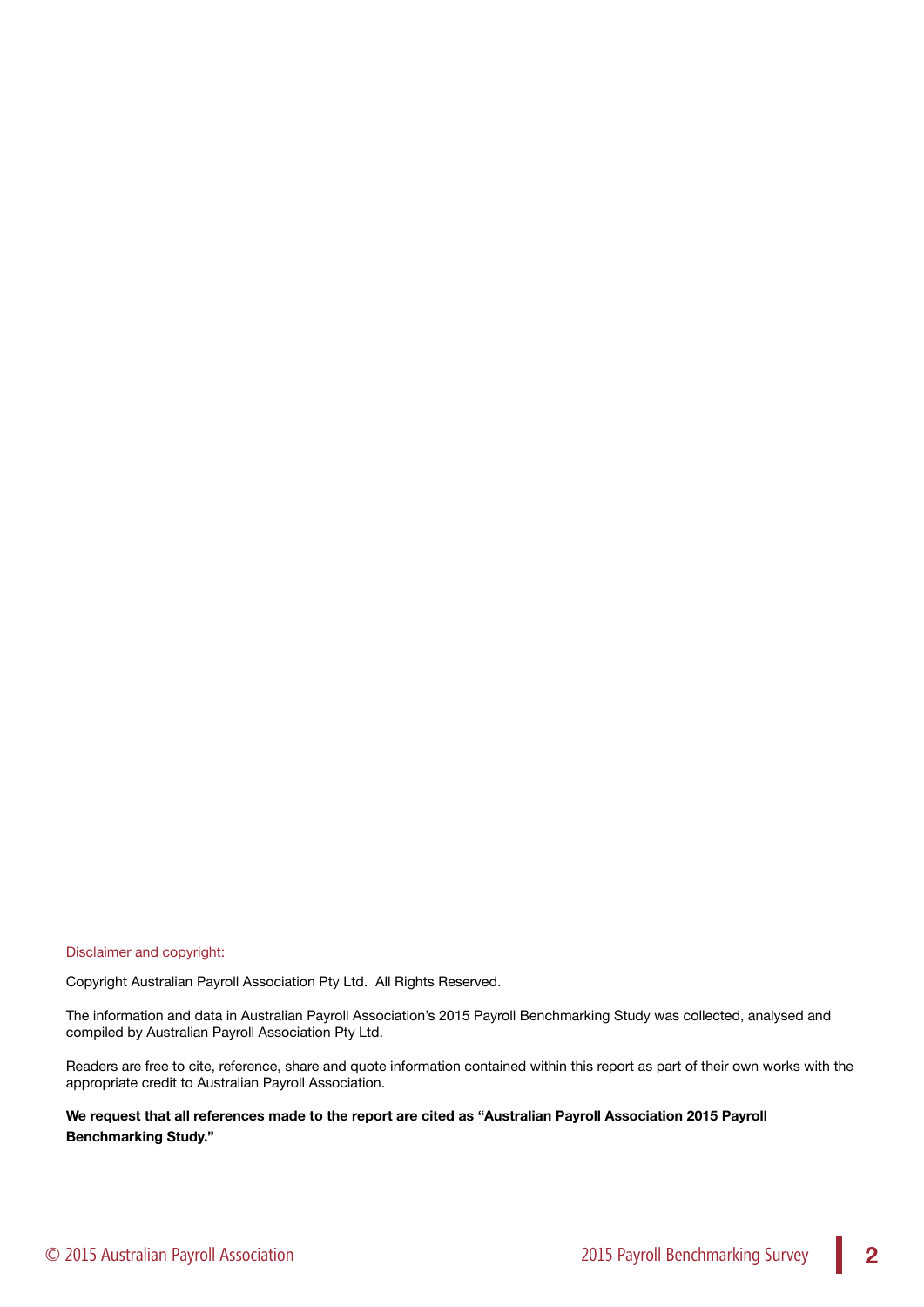

### **Introduction**

The 2015 Payroll Benchmarking Report accompanies Australian Payroll Association's annual payroll benchmarking study for Australian organisations.

This year's survey received responses from 1741 organisations representing 1,219,351 employees and over 40 million pays per annum making it the largest payroll study in Australia.

The survey respondents represented a wide variety of industries, geographical locations, levels of payroll complexity and employee populations.

The report looks at payroll costs and trends including staffing, technology and other costs as well as efficiency benchmarks and market share data.

In 2015 we have also analysed payroll salary levels by state.

This report provides payroll professionals and employers the opportunity to analyse their own benchmarks in comparison to industry standards.

As author of the survey, Australian Payroll Association wishes to acknowledge and thank all payroll professionals and employers that participated.

Kind regards,

Tracy Angwin Executive Director Australian Payroll Association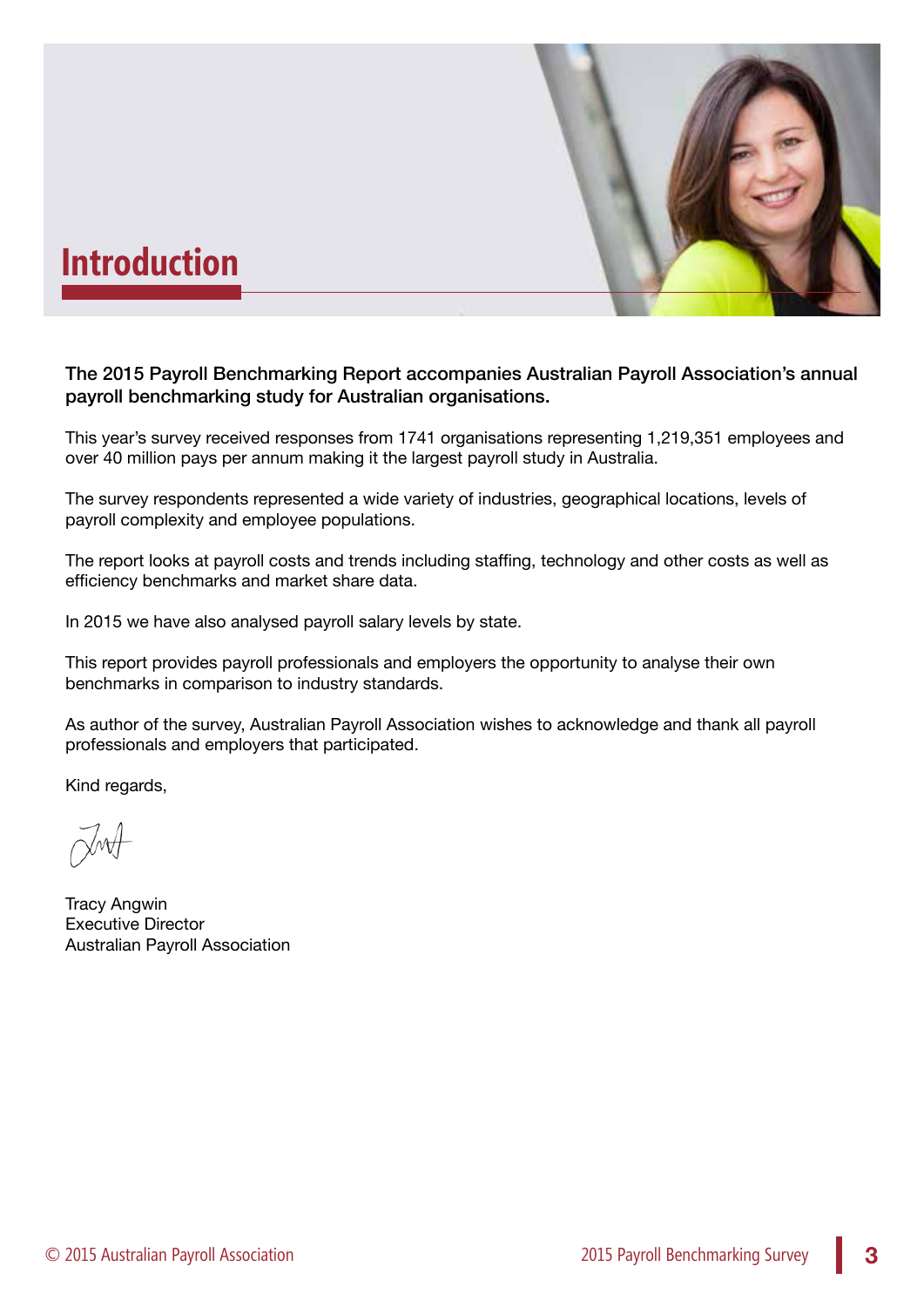### **Participant Profiles**

Australian Payroll Association's 2014 Payroll Benchmarking survey was completed between December 2014 and January 2015.

The survey participants represented 3738 full time equivalent payroll professionals from 1741 Australian employers. The average annual salary, including superannuation, across all States/Territories and roles is \$76,728 slightly down on the 2014 result of \$78,856. This seems to be a correction towards the 2012 result of \$73,629.

These payroll professionals collectively pay 1,155,255 employees and produce 39,077,453 payslips per annum.

Almost half of the employees working in the surveyed organisations were paid fortnightly, slightly up on 2014. Weekly is at 35.25% down from 37.08% in 2014. Monthly went from 12.69% in 2014 to 15.14% in 2015.

### **Employee population by pay cycle**

(Figure 1)



This report segments respondent organisations into categories based on the number of employees paid.

This gives a view to economies of scale as well as market share statistics for different sized organisations.

We also break down costs into per payslip and per employee paid. Per payslip relates to the cost of producing a single pay for an employee in an organisation. Per employee is the total cost to run the payroll operation for a single employee per annum.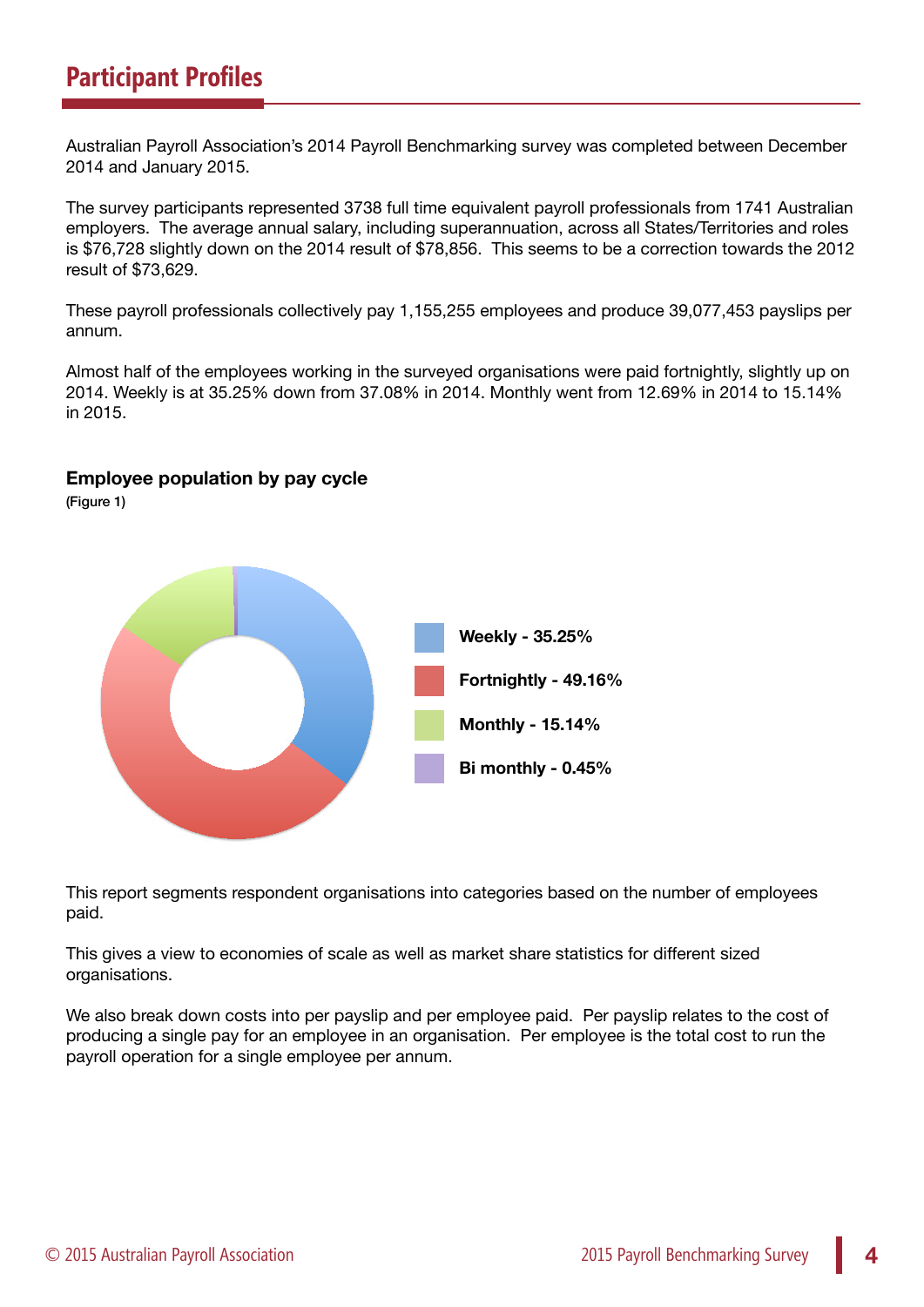### **Payroll reporting lines**

Overall 57.5% of respondents report payroll to finance. However the trend shows that the larger the organisation, the likelihood of payroll reporting to HR increases.

There is also a trend for larger organisations to have payroll report to a separate department, often shared services.

### **Payroll Reporting Lines**

(Figure 2)



When breaking down the figures by employee numbers it shows that as organisations increase in employee population, the likelihood of payroll reporting to HR increases. The vast majority of very large employers have payroll reporting to HR.

#### **HR vs Finance - Employee numbers**

(Table 1)

|                       | <b>Employee numbers</b> |              |             |          |
|-----------------------|-------------------------|--------------|-------------|----------|
| <b>Reporting Line</b> | $200 - 499$             | $500 - 1999$ | 2000 - 9999 | $10000+$ |
| HR.                   | 38.44%                  | 46.15%       | 49.35%      | 93.75%   |
| Finance               | 57.66%                  | 49.82%       | 48.05%      | 0.00%    |
| Other                 | 3.90%                   | 4.03%        | 2.60%       | 6.25%    |

(Figure 3)

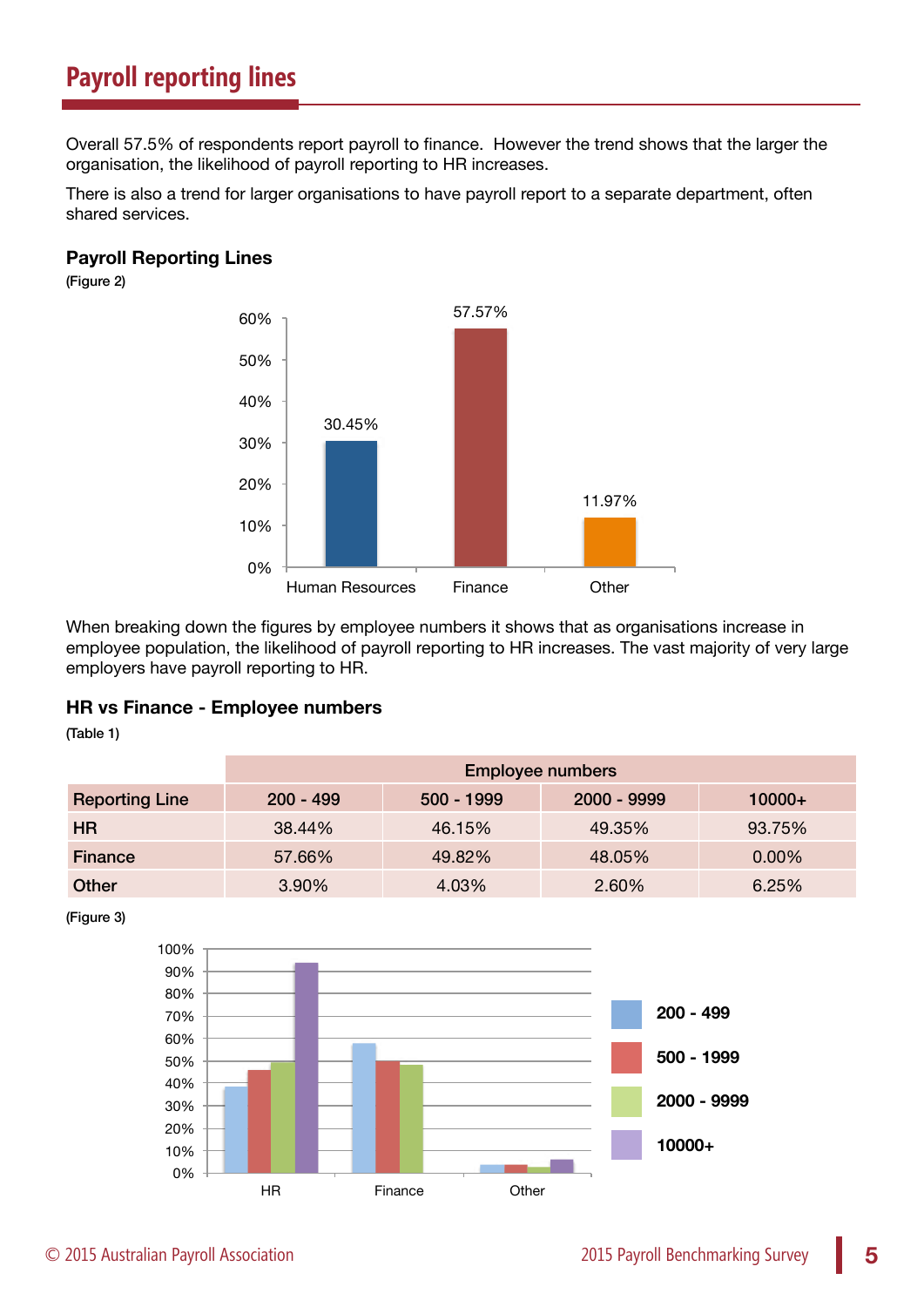Whilst the majority of Australian employers run an inhouse payroll function there is a slight trend towards outsourcing. This is in line with trends in the US and Europe being towards outsourcing payroll.

Outsourced payrolls make up 28.58% of the survey respondents up from 25.4% in 2014. Having an outsourced payroll function has been more prevalent at the less than 200 employee and the over 10,000 employee ranges. However in 2015 we are seeing the number of employers with 500-1999 employees that outsource payroll is almost double to 22.5% (from 11.5% in 2014).

There has also been an increase in the 2000-9999 bracket (5.4% in 2014 to 13.79% in 2015) and a slight increase in 200-499 and 10000+ employee categories.



#### **Outsourced vs Inhouse payroll**

(Figure 4)

### **Outsourced vs Inhouse payroll - Employee numbers**

(Table 2)

|                        | <b>Employee numbers</b> |          |           |          |
|------------------------|-------------------------|----------|-----------|----------|
|                        | 200-499                 | 500-1999 | 2000-9999 | $10000+$ |
| Outsourced             | 19.50%                  | 22.51%   | 13.79%    | 33.33%   |
| <b>Inhouse Payroll</b> | 80.50%                  | 77.49%   | 86.21%    | 66.67%   |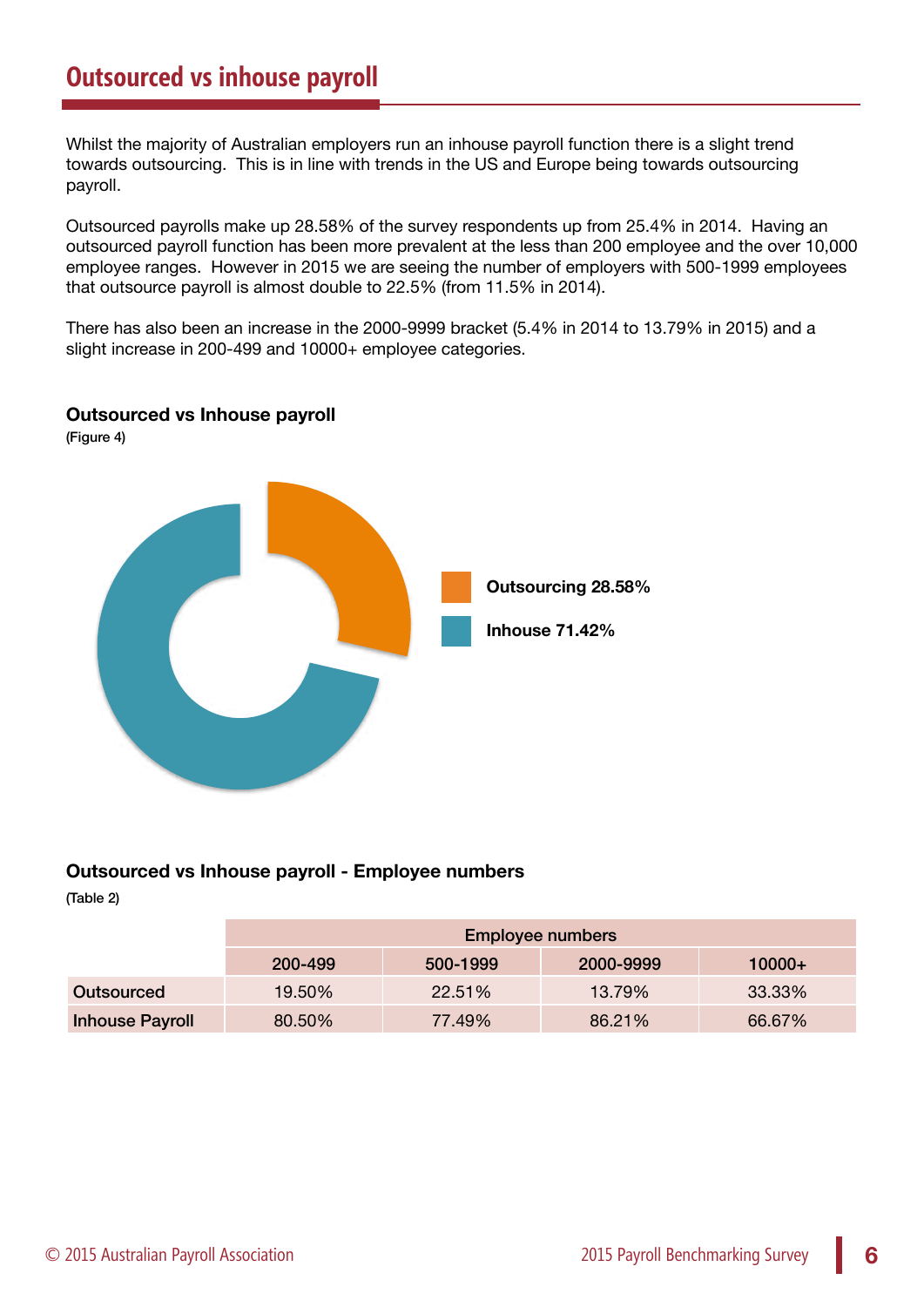### **Average payroll salary**

The average salary (including superannuation) of a payroll professional has decreased from \$78,856 (APA 2014 Payroll Benchmarking Report) to \$76,728. This is likely a market correction as the 2012 average salary was \$73,629.

The average salary (including superannuation) for a Payroll Manager with a payroll of more than 500 employees has decreased to \$123,309 from \$127,166 nationally with additional variances between states.

However there are significant variances between industries. The lowest average payroll salary is \$76,811 in the Arts and Recreation industry. The highest average payroll salary is \$108,542 in the Finance and Insurance industry.

(Figure 5)

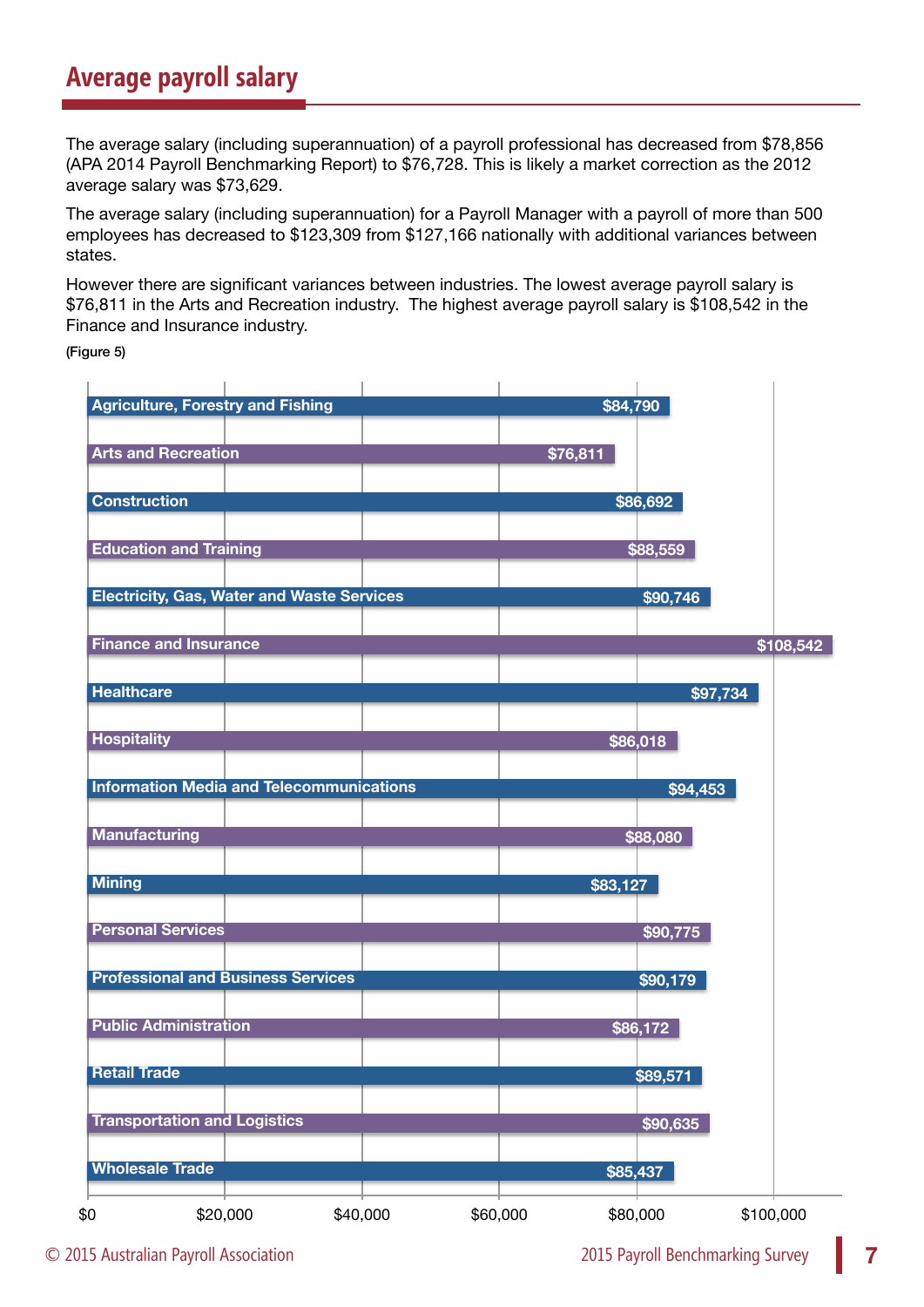Significant differences exist between employer size.

(Table 3)

| Average payroll salary < 50 employees (pro rated if necessary) | \$83,242  |
|----------------------------------------------------------------|-----------|
| Average payroll salary 50-200 employees                        | \$82,848  |
| Average payroll salary 201-500 employees                       | \$90,930  |
| Average payroll salary 501-2000 employees                      | \$105,083 |
| Average payroll salary 2001-10000 employees                    | \$133,214 |
| Average payroll salary 10001+ employees                        | \$130,167 |

### **Comment**

The last 12 months has seen a slight "softening" of salaries across the board with this trend primarily based on an oversupply of talented payroll professionals pushing salaries down. General expectation is that the recent increase in demand for Payroll specialists will see this correct itself over the next 12 months. In saying that there will always be examples of organisations prepared to pay a premium for specific skillsets within the broader Payroll sector.

Another encouraging market observation is the increased emphasis by employers on Payroll Qualifications and the use of Payroll Knowledge Assessments in the appointment process. This will only continue to have a positive effect on salaries and assist Payroll Professionals to get the increased recognition and reward for the specialised technical expertise they provide to organisations.

Andy Thompson Recruitment Director Australian Payroll Association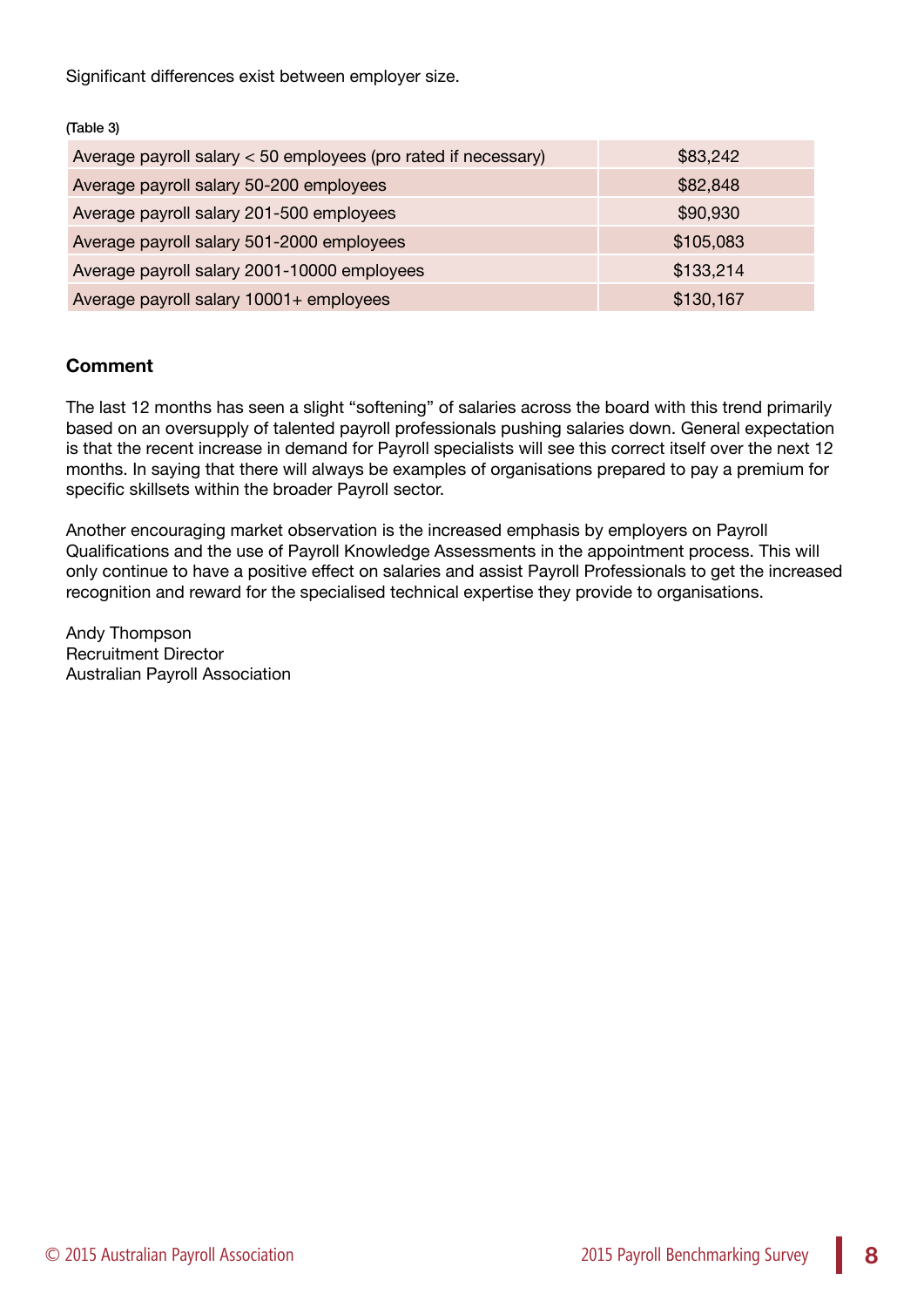### **Salary by title by state**

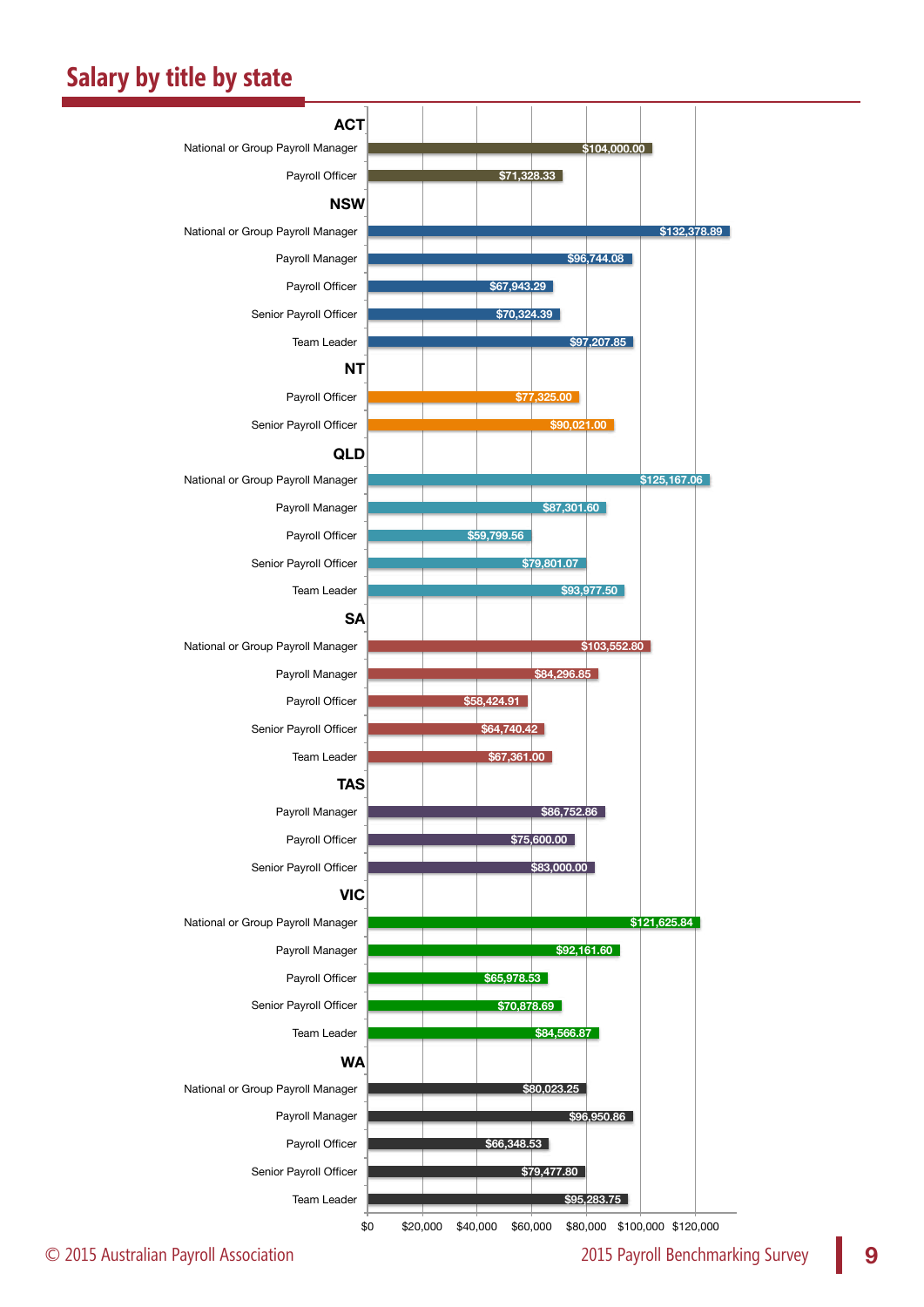Overall the total cost per payslip increased from the last survey with the largest increase being average salary per payslip.

Included in the total costs are:

### **Salary costs**

• payroll staff salaries and wages including superannuation

### **Technical costs**

• payroll, time and attendance and employee self service software and service costs

### **Other costs**

- payroll consulting costs
- payroll recruitment costs
- payroll training costs
- payroll stationery costs
- payroll conference costs
- travel
- memberships

Top performer benchmarks are calculated as an average cost of the top 25% of survey respondents.

The average costs per payslip for Australian employers with more than 200 staff is:

#### (Table 4)

|                               | 2015    | 2014    |
|-------------------------------|---------|---------|
| Average technical per payslip | \$1.38  | \$2.21  |
| Average salary per payslip    | \$9.78  | \$8.19  |
| Average other per payslip     | \$0.19  | \$0.71  |
| Average total per payslip     | \$11.35 | \$11.11 |

The average cost per employee paid for Australian employers with more than 200 staff is: (Table 5)

|                                     | 2015     | 2014     |
|-------------------------------------|----------|----------|
| Average technical per employee paid | \$33.87  | \$53.33  |
| Average salary per employee paid    | \$253.92 | \$207.40 |
| Average other per employee paid     | \$5.32   | \$16.59  |
| Average total per employee paid     | \$293.10 | \$277.32 |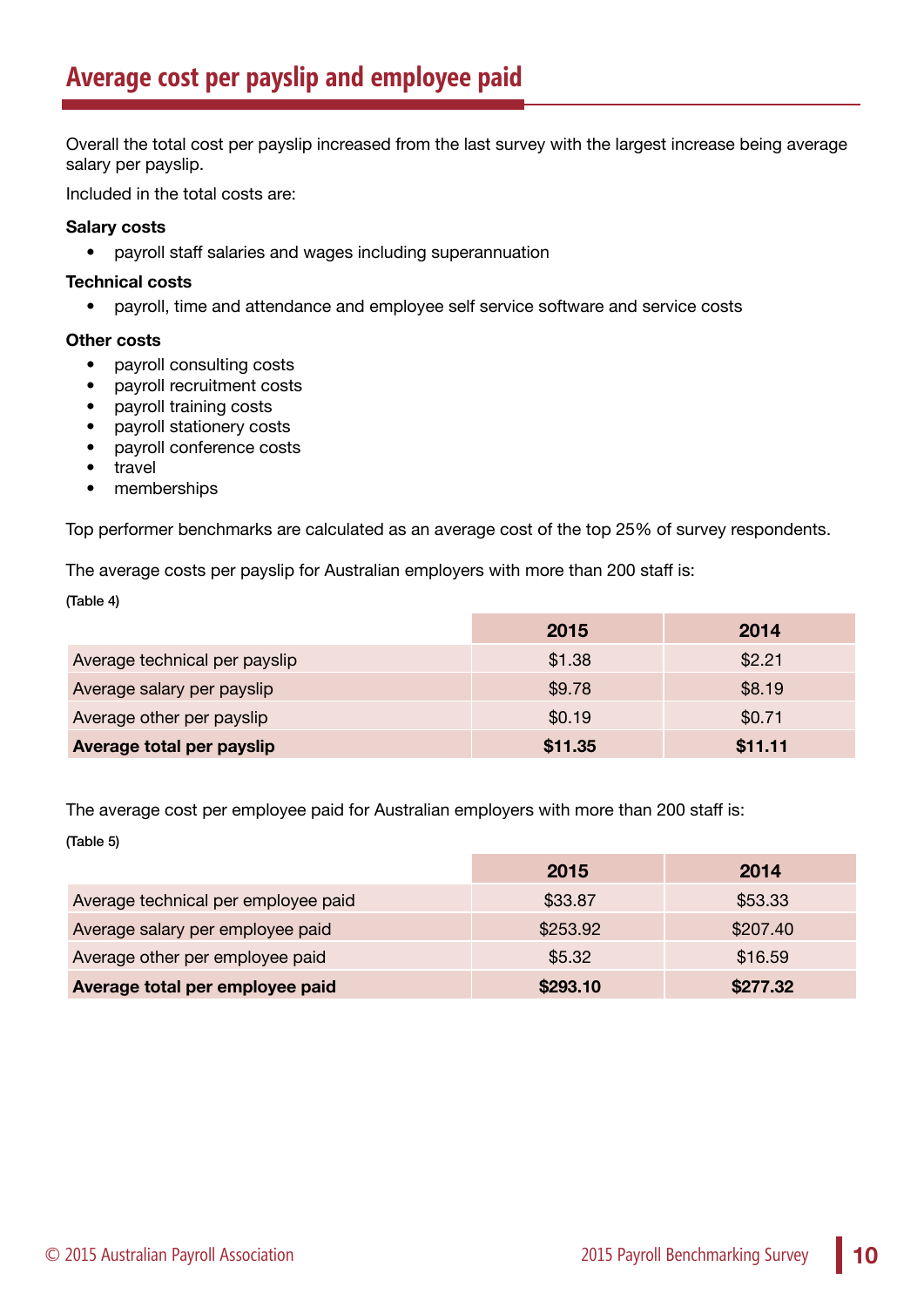

All costs have been broken down by employer size due to the large number of employers that completed the survey. In 2015 there is a smaller gap between the category average and the top performers.

The average cost per payslip by employer size is:

| (Table 6)                              |          |                       |  |
|----------------------------------------|----------|-----------------------|--|
| Category                               | Average  | <b>Top Performers</b> |  |
| total per payslip $< 50$ employees     | \$121.57 | \$70.29               |  |
| total per payslip 50-200 employees     | \$18.43  | \$15.34               |  |
| total per payslip 201-500 employees    | \$13.66  | \$11.44               |  |
| total per payslip 501-2000 employees   | \$10.32  | \$9.41                |  |
| total per payslip 2001-10000 employees | \$6.89   | \$6.30                |  |
| total per payslip 10001+ employees     | \$3.66   | \$2.40                |  |

The average annual cost per employee paid by employer size is:

| (Table 7)                                       |            |                       |  |
|-------------------------------------------------|------------|-----------------------|--|
| Category                                        | Average    | <b>Top Performers</b> |  |
| Average total per emp paid $<$ 50 employees     | \$6,322.00 | \$3,654.92            |  |
| Average total per emp paid 50-200 employees     | \$942.53   | \$732.03              |  |
| Average total per emp paid 201-500 employees    | \$444.22   | \$354.08              |  |
| Average total per emp paid 501-2000 employees   | \$292.93   | \$270.24              |  |
| Average total per emp paid 2001-10000 employees | \$232.43   | \$199.18              |  |
| Average total per emp paid 10001+ employees     | \$167.80   | \$85.21               |  |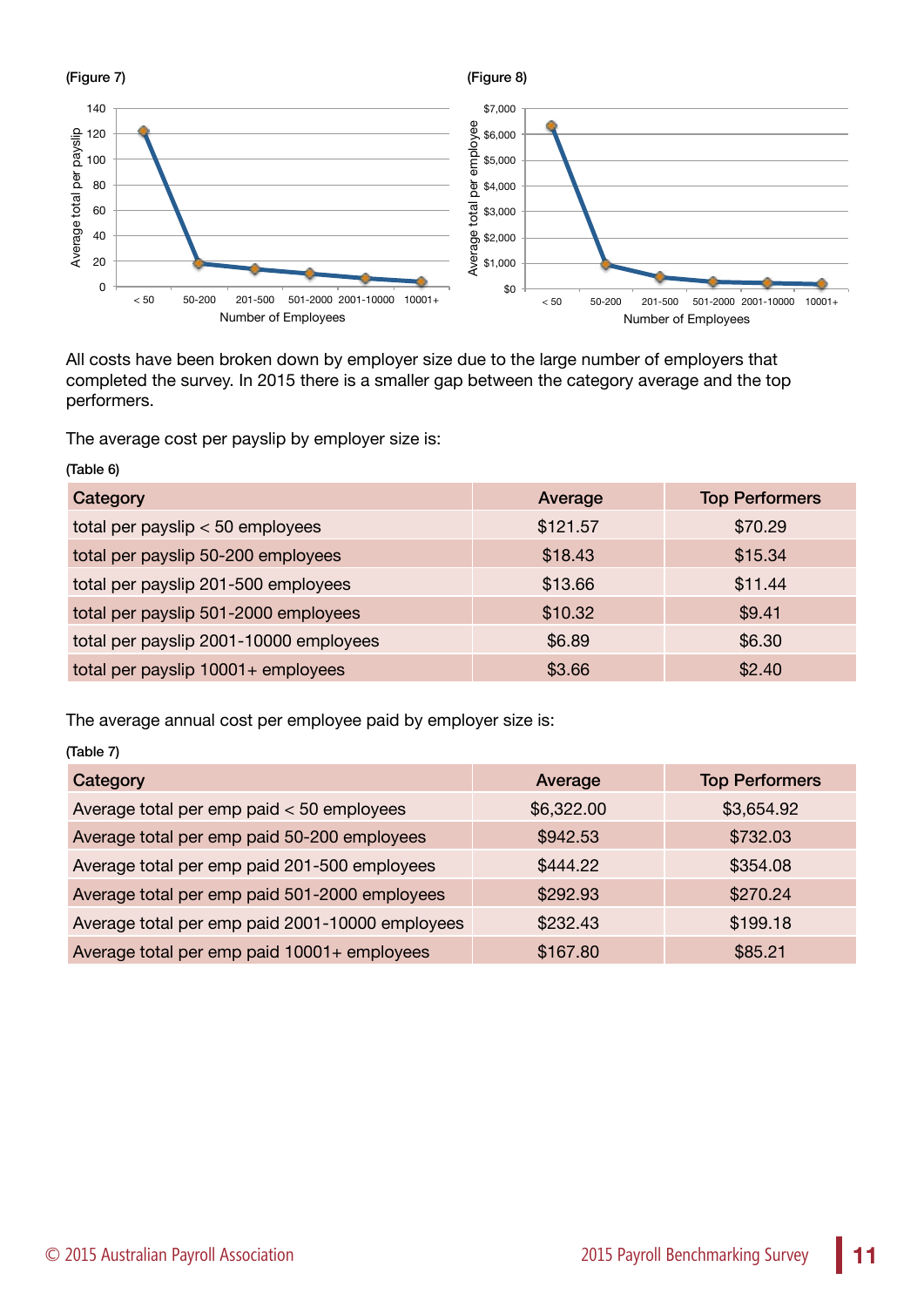### **Cost of payroll < 50 employees**

Costs in the under 50 employee range are much higher than average as expected. This is due to the inability to get any worthy economies of scale from small payrolls. Therefore the salary costs are much greater than other employer sizes, even when the salaries are pro-rated to the number of hours spent on payroll. The argument for outsourcing purely on a cost basis is clear at this employer level.

| (Table 8)                          |          |
|------------------------------------|----------|
| Average technical cost per payslip | \$3.35   |
| Average salary cost per payslip    | \$113.44 |
| Average other cost per payslip     | \$4.78   |
| Average total cost per payslip     | \$121.57 |

#### (Table 9)

| Average annual technical cost per employee paid | \$174.29   |
|-------------------------------------------------|------------|
| Average annual salary cost per employee paid    | \$5,899.02 |
| Average annual other cost per employee paid     | \$248.69   |
| Average annual total cost per employee paid     | \$6,322.00 |

### **Cost of payroll 50-200 employees**

In this range the person responsible for payroll is typically not working full time and therefore costs may be higher than average per payslip and per employee paid. However they are significantly lower than the < 50 employee category.

| (Table 10)                                      |          |  |  |
|-------------------------------------------------|----------|--|--|
| Average technical cost per payslip              | \$1.67   |  |  |
| Average salary cost per payslip                 | \$15.70  |  |  |
| Average other cost per payslip                  | \$1.06   |  |  |
| Average total cost per payslip                  | \$18.43  |  |  |
| (Table 11)                                      |          |  |  |
| Average annual technical cost per employee paid | \$84.29  |  |  |
| Average annual salary cost per employee paid    | \$803.27 |  |  |
| Average annual other cost per employee paid     | \$54.97  |  |  |
| Average annual total cost per employee paid     | \$942.53 |  |  |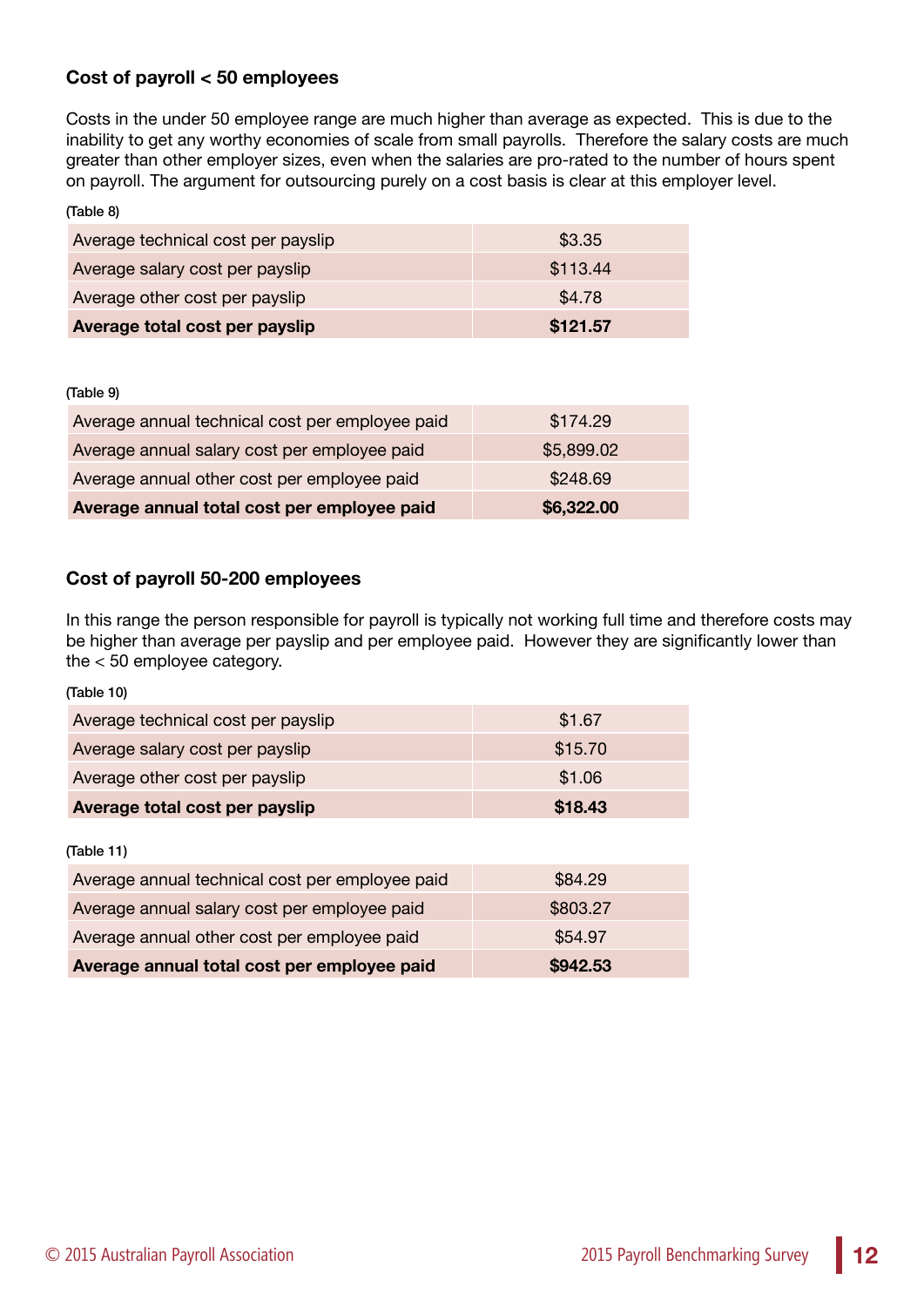### **Cost of payroll 201-500 employees**

At this level many employers have a full time payroll professional responsible for payroll. (Table 12)

| Average technical cost per payslip              | \$2.46   |  |
|-------------------------------------------------|----------|--|
| Average salary cost per payslip                 | \$10.16  |  |
| Average other cost per payslip                  | \$1.04   |  |
| Average total cost per payslip                  | \$13.66  |  |
|                                                 |          |  |
| (Table 13)                                      |          |  |
| Average annual technical cost per employee paid | \$75.47  |  |
| Average annual salary cost per employee paid    | \$356.35 |  |
| Average annual other cost per employee paid     | \$12.40  |  |
| Average annual total cost per employee paid     | \$444.22 |  |

### **Cost of payroll 501-2000 employees**

A large proportion of survey respondents fall into this category and many have a team of payroll professionals. Salary costs in particular are reducing due to economies of scale.

| Average technical cost per payslip              | \$2.07   |  |  |
|-------------------------------------------------|----------|--|--|
| Average salary cost per payslip                 | \$7.98   |  |  |
| Average other cost per payslip                  | \$0.27   |  |  |
| Average total cost per payslip                  | \$10.32  |  |  |
|                                                 |          |  |  |
| (Table 15)                                      |          |  |  |
| Average annual technical cost per employee paid | \$62.09  |  |  |
| Average annual salary cost per employee paid    | \$222.93 |  |  |
| Average annual other cost per employee paid     | \$7.90   |  |  |
| Average annual total cost per employee paid     | \$292.92 |  |  |

### **Cost of payroll 2001 – 10,000 employees**

In this category, cost trends continue to fall in technology, salary and other costs. However salary cost is reducing more when compared to technical cost, suggesting that labour saving technology is being widely employed at this level.

(Table 16)

(Table 14)

| Average technical cost per payslip | \$1.94 |
|------------------------------------|--------|
| Average salary cost per payslip    | \$4.67 |
| Average other cost per payslip     | \$0.28 |
| Average total cost per payslip     | \$6.89 |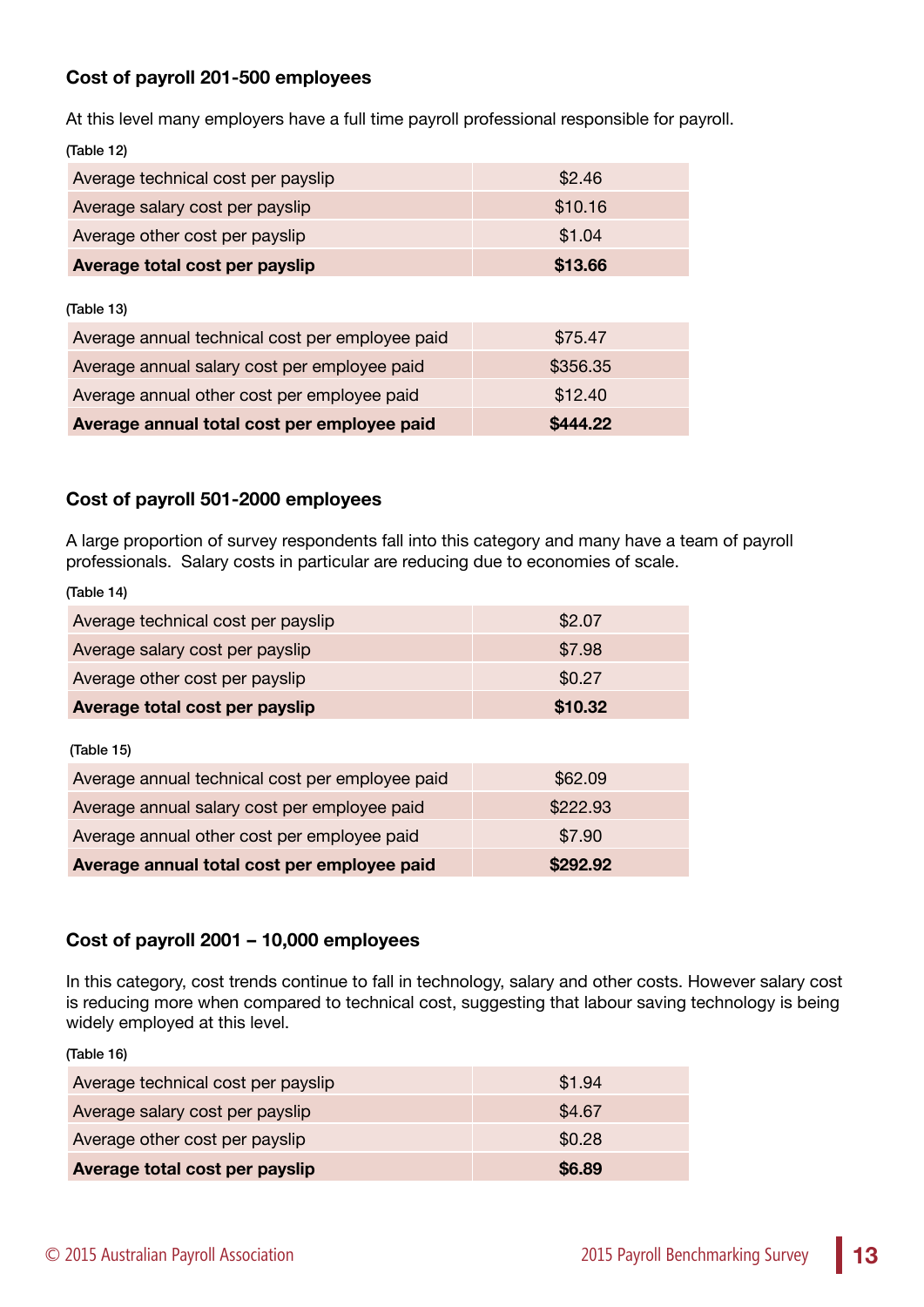(Table 17)

| Average annual technical cost per employee paid | \$62.78  |
|-------------------------------------------------|----------|
| Average annual salary cost per employee paid    | \$158.30 |
| Average annual other cost per employee paid     | \$11.35  |
| Average annual total cost per employee paid     | \$232.43 |

### **Cost of payroll 10,001+ employees**

Although not a large section of the employer community in Australia, employers with more than 10,000 employees benefit from both economies of scale and implementing technology to minimise the payroll production cost.

(Table 18)

| Average technical cost per payslip              | \$1.45   |
|-------------------------------------------------|----------|
| Average salary cost per payslip                 | \$1.79   |
| Average other cost per payslip                  | \$0.42   |
| Average total cost per payslip                  | \$3.66   |
| (Table 19)                                      |          |
| Average annual technical cost per employee paid | \$64.29  |
| Average annual salary cost per employee paid    | \$81.73  |
| Average annual other cost per employee paid     | \$21.78  |
| Average annual total cost per employee paid     | \$167.80 |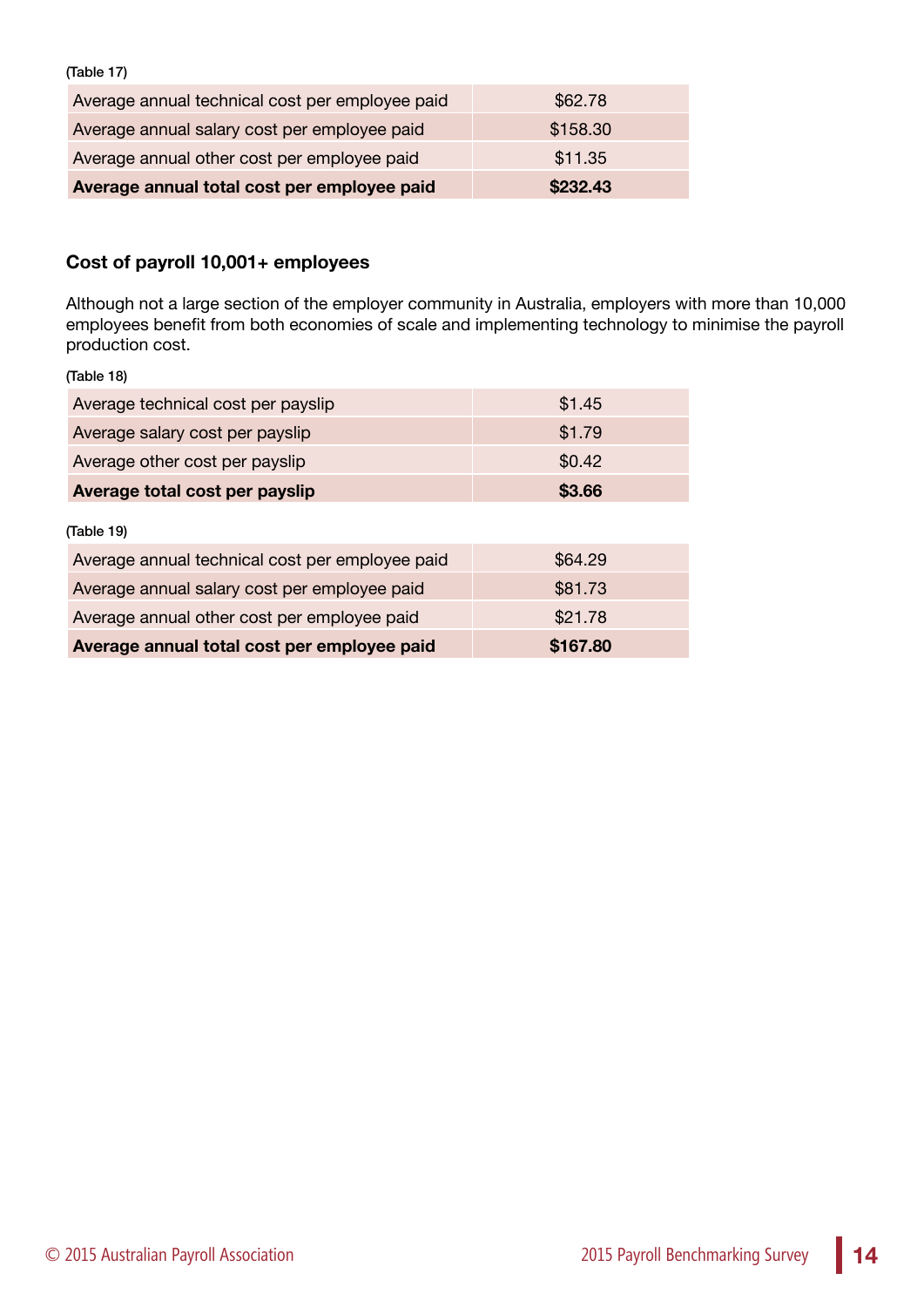Approximately 28% of employers outsourced their payroll to a third party rather than having the process managed inhouse, based on survey results.

At all employer sizes, the cost of outsourcing was less than the cost of providing payroll services inhouse. This is assisted by the growth in payroll offshoring.

At the less than < 50 employee bracket, the cost savings in outsourcing are compelling. As organisations get larger, and as economies of scale and technology are implemented, the differential cost between outsourcing and inhouse payroll processing decreases. The cost savings of outsourcing should always be weighed up against any impact to internal customer service, governance and control.

#### (Table 20)

| <b>Outsourcing Costs</b>                           | Outsourcing<br>(excludes Salary costs) | <b>Inhouse</b> |
|----------------------------------------------------|----------------------------------------|----------------|
| Average outsourcing per payslip < 50 employees     | \$17.72                                | \$121.57       |
| Average outsourcing per payslip 50-200 employees   | \$7.99                                 | \$18.43        |
| Average outsourcing per payslip 201-500 employees  | \$4.99                                 | \$13.66        |
| Average outsourcing per payslip 501-2000 employees | \$2.22                                 | \$10.32        |
| Average outsourcing per payslip 2001+ employees    | \$3.15                                 | \$6.89         |

#### (Table 21)

| <b>Outsourcing Costs</b>                            | Outsourcing<br>(excludes Salary costs) | <b>Inhouse</b> |
|-----------------------------------------------------|----------------------------------------|----------------|
| Average outsourcing per emp paid < 50 employees     | \$422.62                               | \$6322.00      |
| Average outsourcing per emp paid 50-200 employees   | \$172.12                               | \$942.53       |
| Average outsourcing per emp paid 201-500 employees  | \$101.12                               | \$444.22       |
| Average outsourcing per emp paid 501-2000 employees | \$51.74                                | \$292.93       |
| Average outsourcing per emp paid 2001+ employees    | \$82.01                                | \$232.43       |

#### (Figure 9)

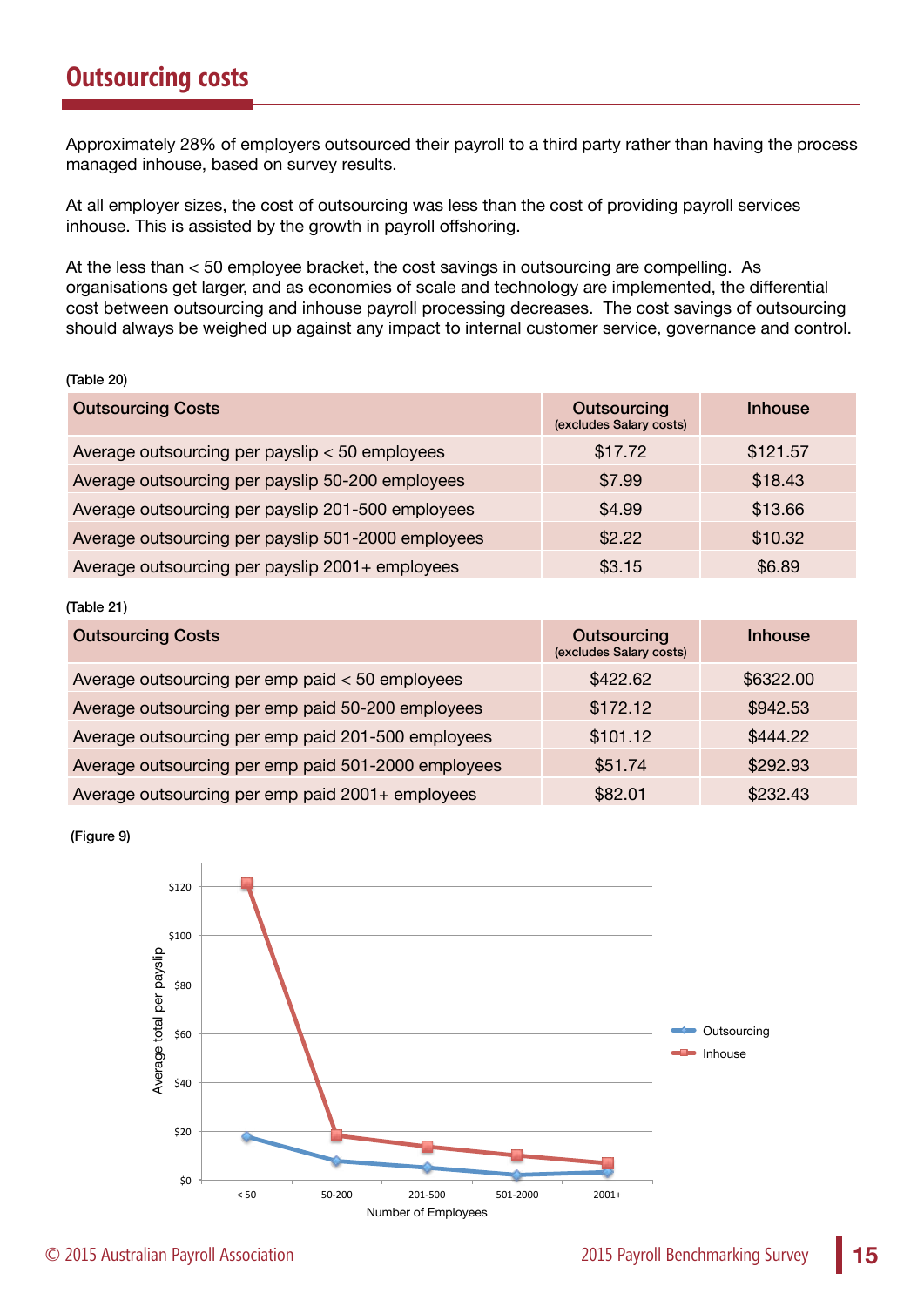### **Average Accuracy rates**

To calculate accuracy, we took the number of errors per pay period as a percentage of the total payslips produced. Errors are defined by those requiring recalculation.

The reported accuracy is as follows:

| (Table 22)                          |        |
|-------------------------------------|--------|
| <1000 payslips per annum            | 98.45% |
| 100-10,000 payslips per annum       | 98.59% |
| 10,000 - 100,000 payslips per annum | 98.39% |
| 100,000+ payslips per annum         | 98.43% |

The average accuracy rate for all respondents was 98.5%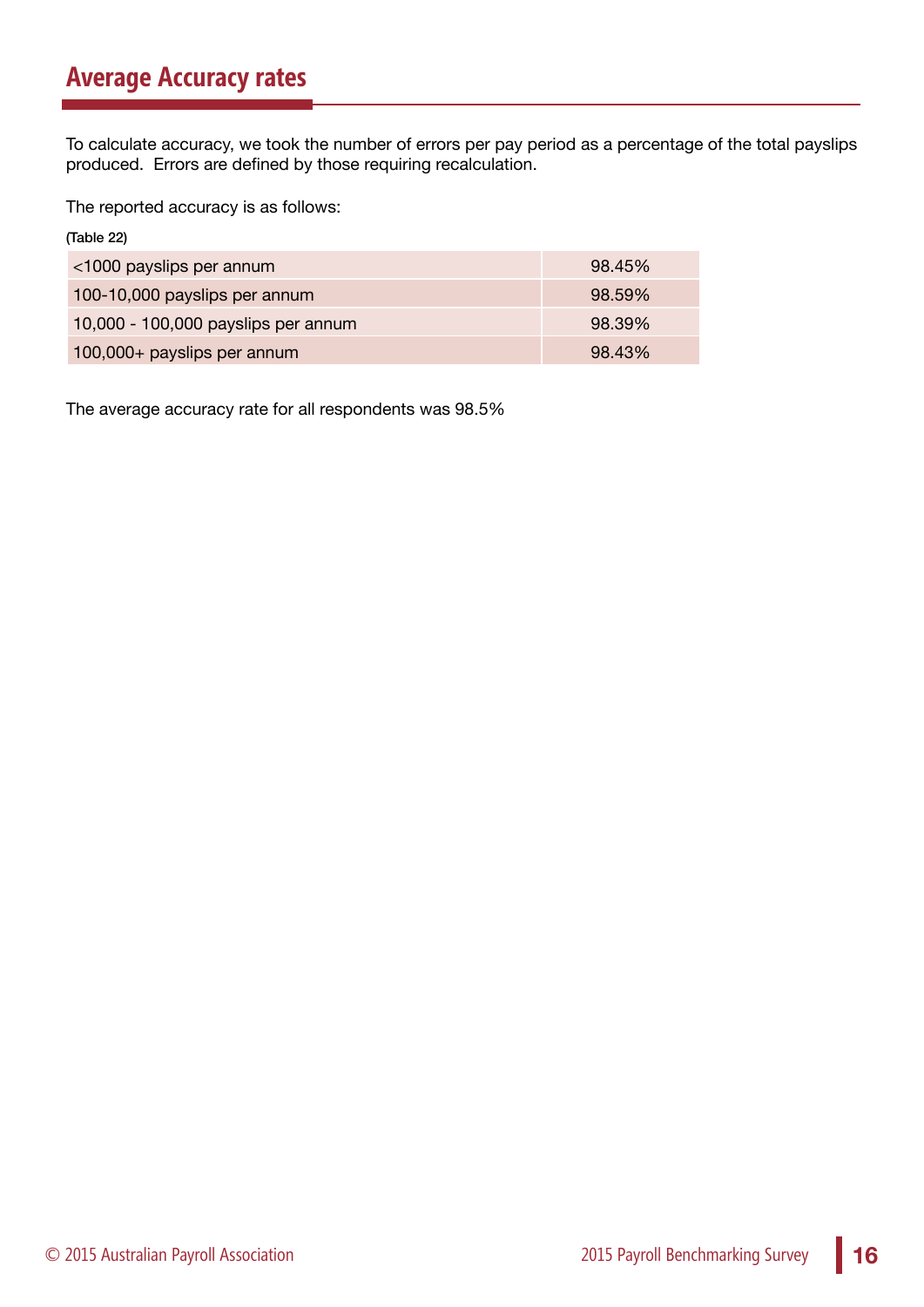### **Payroll market share**

Survey respondents were asked what payroll system they used and had a choice of 40 products. If the payroll system wasn't listed, 'other' could be chosen.

With employers in the 200-499, 500-1999 and 2000-9999 categories, the five products with the most market share made up more than three quarters of the total market.

At the 10,000+ category, the top five products made up over 90% of total market share.

The nine products that are most prevalent in the top five for all categories are ADP Payforce, CHRIS21, Meridian, NGA Preceda, Oracle, Payglobal, SAP, Talent2 Alesco and TechnologyOne.

#### **Market share top 5: 200-499**

(Figure 10)



Top five payroll products represent 91.61% of market share in this category.

#### **Market share top 5: 500-1999**

(Figure 11)



Top five payroll products represent 87.36% of market share in this category.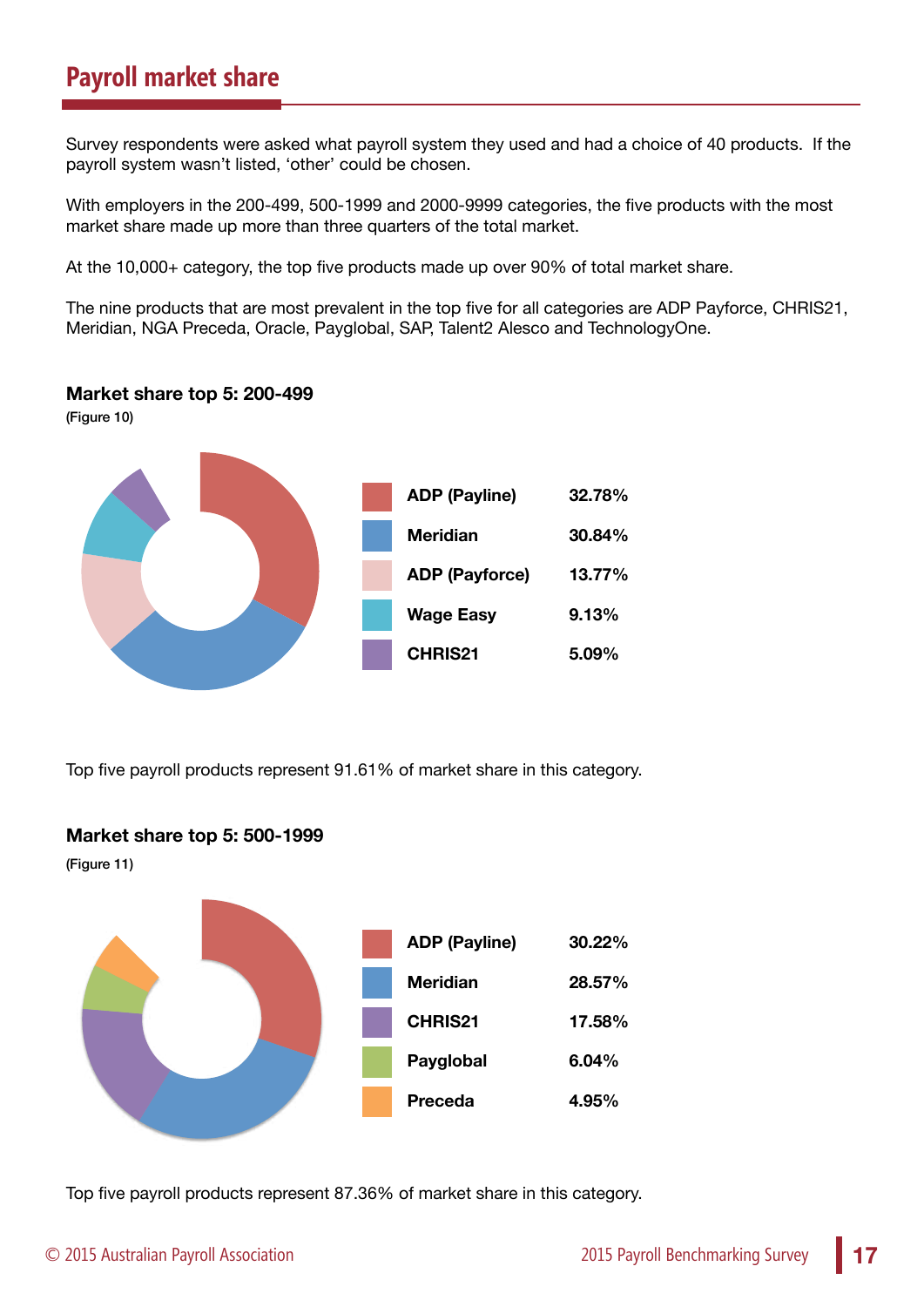### **Market share top 5: 2000-9999**

(Figure 12)



Top five payroll products represent 80% of market share in this category.

### **Market share top 5: 10,000+**

(Figure 13)



Top five payroll products represent 96% of market share in this category.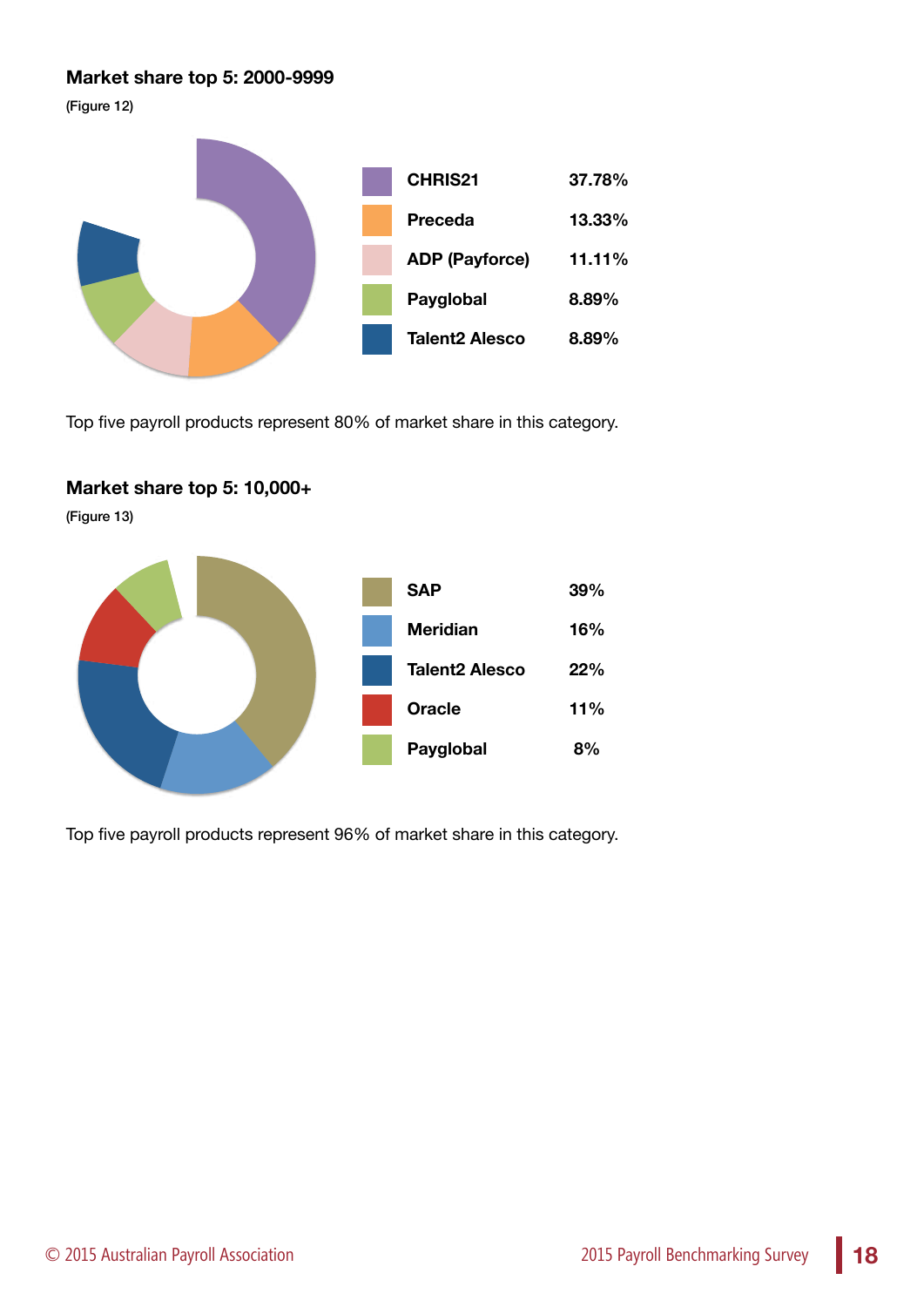### **Outsourcing market share**

A big mover in outsourcing for 2015 is Meridian, going from 5.2% in 2014 to 28.84% in 2015. Wage Easy has replaced Talent 2 at the number 5 spot.

Overall, the top five outsourcing products by market share have a total of 86.19% of the market.

### **Outsourcing Market share top 5**

(Figure 14)



### **Outsourcing percentages by employer size**

(Table 23)

|                  | Outsource percentages - Do you outsource? |             |            |             |          |
|------------------|-------------------------------------------|-------------|------------|-------------|----------|
| <b>Employees</b> | $0 - 200$                                 | $200 - 499$ | 500 - 1999 | 2000 - 9999 | $10000+$ |
| <b>Yes</b>       | 40.93%                                    | 15.79%      | 10.76%     | 14.93%      | 36.36%   |
| <b>No</b>        | 59.07%                                    | 84.21%      | 89.24%     | 85.07%      | 63.64%   |

### **Trends**

At Australian Payroll Association we are seeing trends away from payroll as being a back office business cost. Organistations are looking to cut costs where possible however, are looking for efficiency gain.

The utilisation of mobile and cloud computing as well as big data will be the key to improvements in payroll benchmarking in 2015 and beyond.

We are starting to see a definite trend towards outsourcing in all employee sizes compared to 2014 where the majority of employers who outsourced their payrolls had less than 200 employees or more than 10,000.

Australian Payroll Association believes that the coming year will see a focus on both payroll technology and services to ensure efficiency and good governance.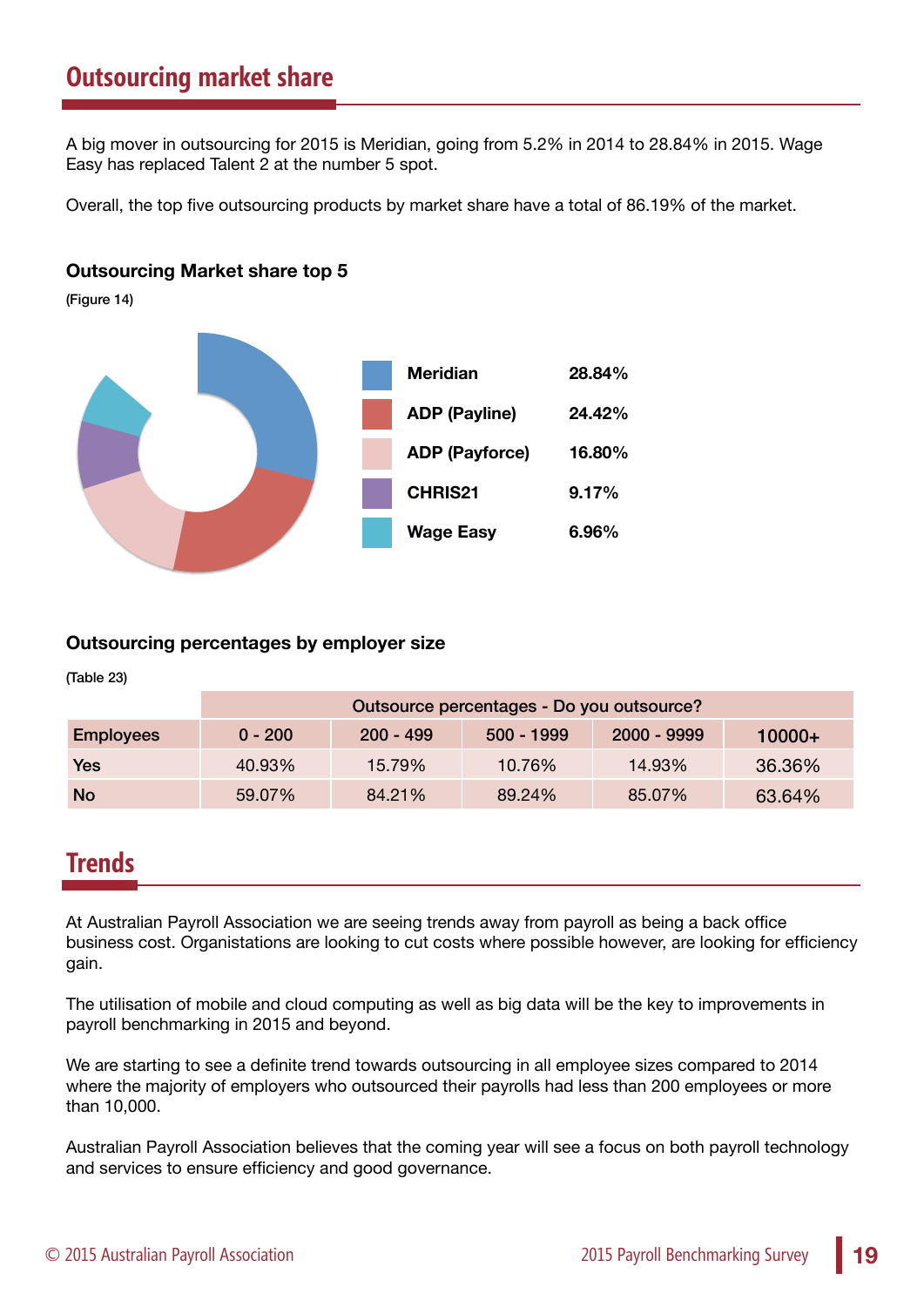**Payroll Association Market share**

Thankfully the percentage of organisations that have no external payroll support has decreased from 53.5% in 2014 to 48.12% in 2015. However the fact remains that almost half of the organisations surveyed are taking a compliance risk in relation to payroll.

Interestingly the gap between the top two providers (APA and TAPS) is narrowing with a 9.8 point gap in 2014 decreasing to a 5.58 point gap in 2015.

## (Figure 15) **APA 14.27% TAPS 19.85% Other 17.75% None 48.12%**

### **Market share by employer size**

(Table 24)

|              | <b>Employee numbers</b> |          |           |          |
|--------------|-------------------------|----------|-----------|----------|
|              | 200-499                 | 500-1999 | 2000-9999 | $10000+$ |
| <b>APA</b>   | 10.38%                  | 16.07%   | 27.78%    | 17.65%   |
| <b>TAPS</b>  | 18.24%                  | 27.21%   | 28.70%    | 35.29%   |
| <b>Other</b> | 16.35%                  | 18.03%   | 16.67%    | 11.76%   |
| <b>None</b>  | 55.03%                  | 38.68%   | 26.85%    | 35.29%   |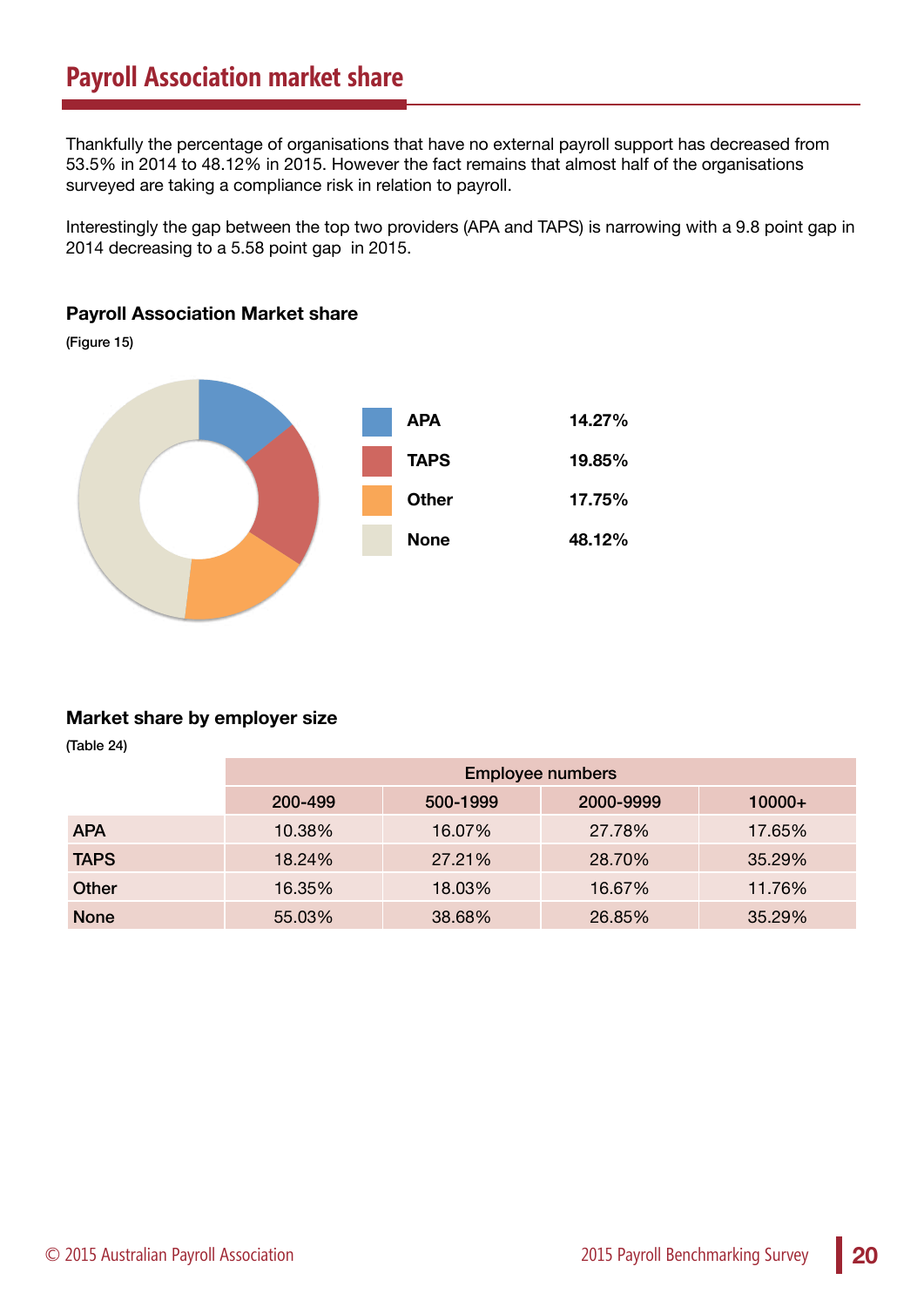### **Average payslip cost by industry**

#### (Figure 16)



### **Average cost per employee paid by industry**

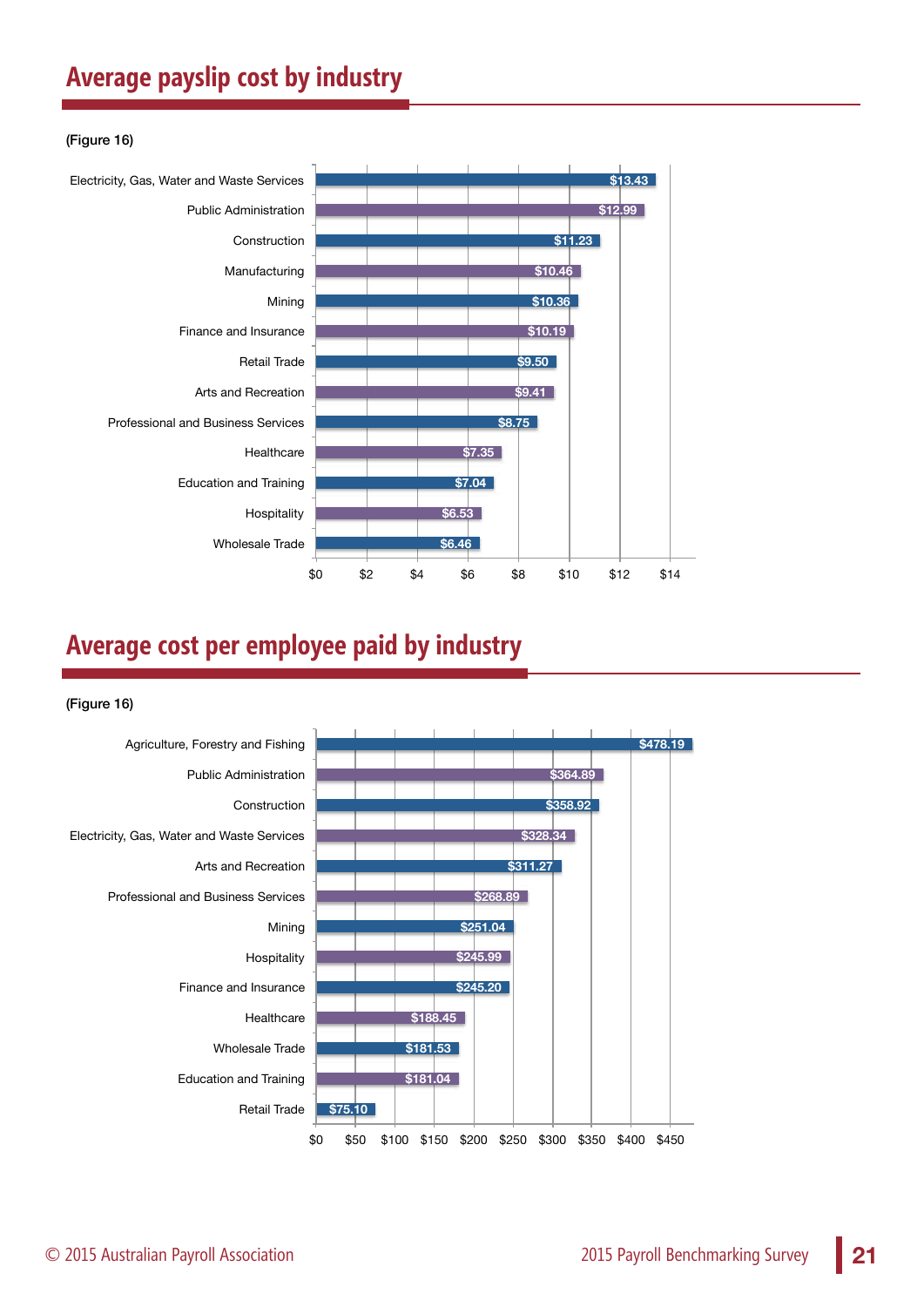### **FTE per 1000 employees**

Very similar to 2014, the benchmarking study showed on average there are 2.36 full time equivalent payroll staff per 1000 employees paid.

For weekly paid employees, the ratio of payroll staff to employees paid is much smaller. For these payrolls, 275 weekly employees on average are paid by one full time equivalent payroll professional.

For fortnightly paid employees the ratio is 550 employees per full time equivalent payroll professional.

For monthly payroll, one full time equivalent payroll professional is paying on average 1192 employees.

#### **FTE per 1000 staff**

| (Table 25)  |      |
|-------------|------|
| Weekly      | 3.64 |
| Fortnightly | 1.82 |
| Monthly     | 0.84 |